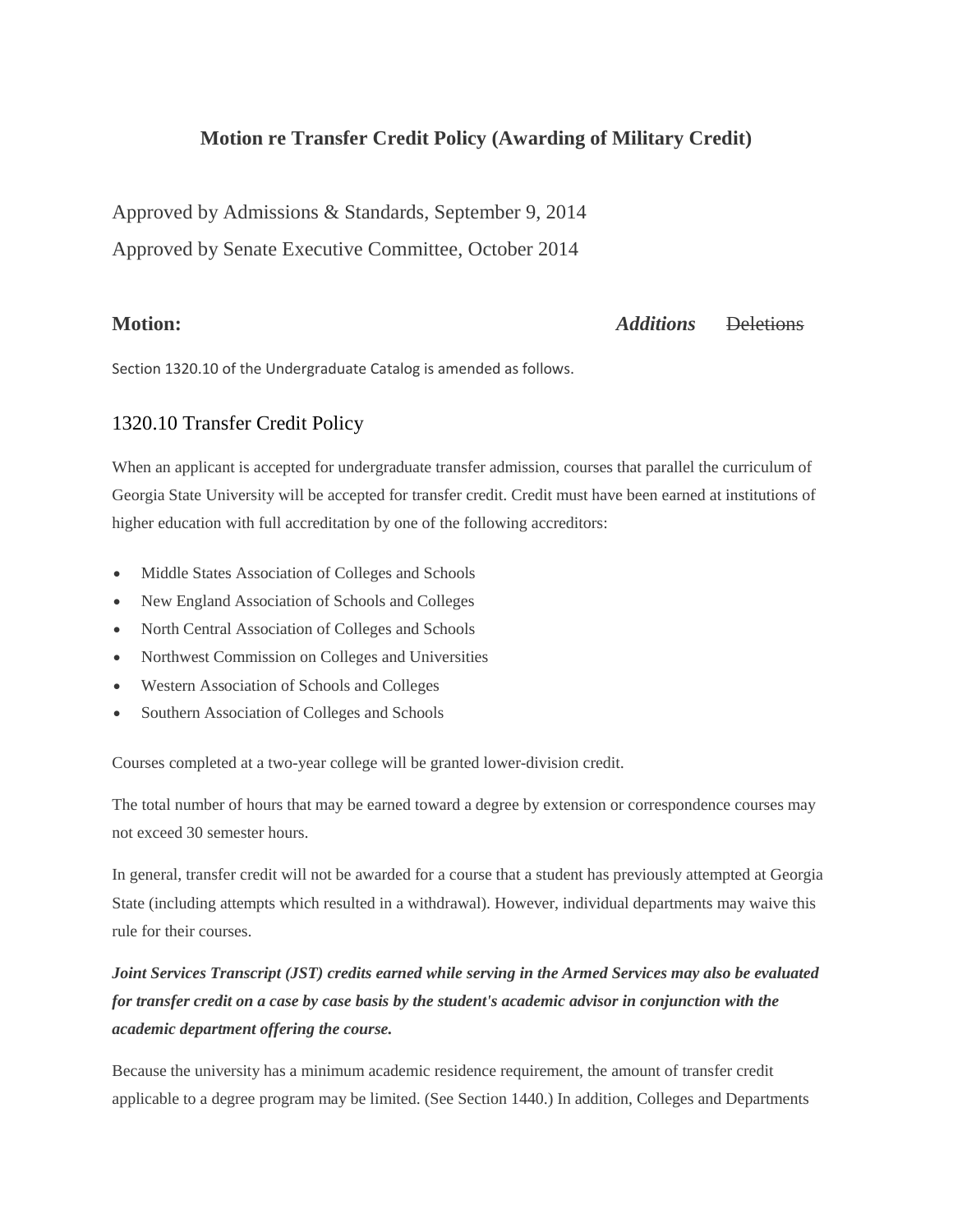have their own transfer credit policies and this may also limit the amount of transfer credit applicable to a degree program. All such policies are stated in this Catalog in the following sections:

- 2000 Andrew Young School of Policy Studies
- 3020 College of Arts and Sciences
- 4050 College of Education
- 5020.10 Byrdine F. Lewis School of Nursing and Health Professions
- 7020.10 Robinson College of Business

Georgia State maintains a web site, [http://advisement.gsu.edu/transfer-students/equivalency-charts/,](http://advisement.gsu.edu/transfer-students/equivalency-charts/) which indicates courses at other institutions that will be accepted as transfer credit (subject to the restrictions noted in this section).If a course at another institution is not on this list, students should consult with the University Advisement Center.

The D Credit Grade Restriction applies to both resident and transfer credit. (See Section 1450.)

A student who takes a course at another institution will not receive transfer credit for that course until the end of the semester following the semester in which the course was taken. Therefore, students may not take courses for degree credit at another institution during the semester they plan to graduate from Georgia State.

## **Transfer Credit for Core Courses**

- 1. Students will be granted credit for all of Areas A-E of the core and the Regents' Test if they hold one of the following:
	- a. a baccalaureate degree from U.S. institution of higher education accredited by one of the six accreditors listed above
	- b. for those who have graduated from a non-U.S. institution, the equivalent of a baccalaureate degree from a U.S. institution of higher education accredited by one of the six accreditors listed above as certified by Georgia State or a Georgia State-approved agency such as Joseph Silny and Associates, Inc.
	- c. an associate's degree designed to transfer to a baccalaureate program from a University System of Georgia (USG) institution
- 2. However, there are two exceptions to the policy stated in 1 above.
	- a. Students seeking a baccalaureate degree in biology, chemistry, computer science, geology, mathematics, physics, science education, or math education who do not hold a baccalaureate degree in one of these fields will only be granted credit for all of Areas B, C, and E. They will be granted credit in Areas A and D on a course-by-course basis.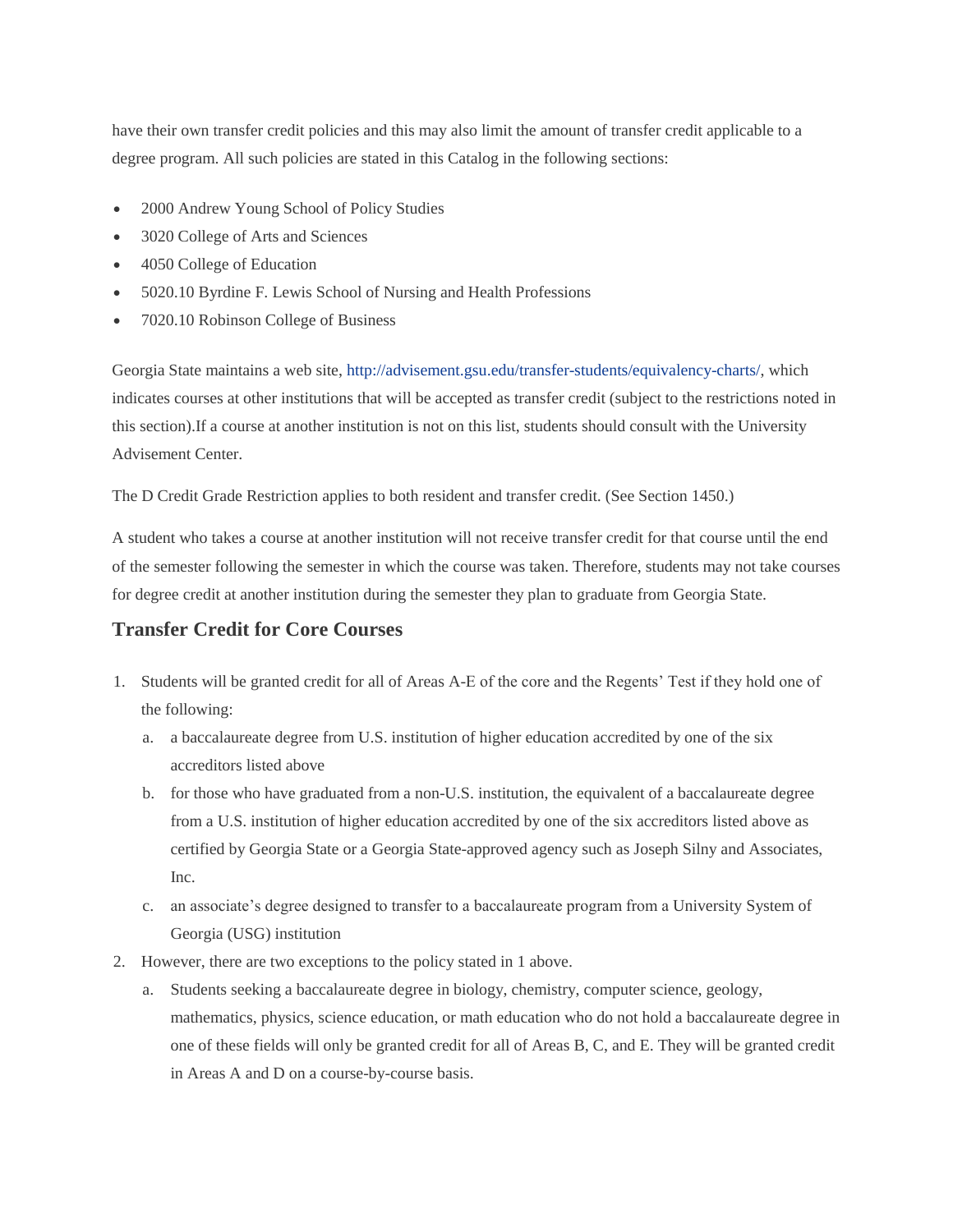- b. Students seeking a baccalaureate degree in nursing, nutrition or respiratory therapy will only be granted credit for all of Areas A, B, C, and E. They will be granted credit in Area D on a course-bycourse basis.
- 3. Students who hold any other associate's degree, such as an associate's degree from a non-USG institution or an associate's degree not designed to transfer to a baccalaureate program, will be granted transfer credit for core courses on a course-by-course basis.

## **Rationale:**

The Board of Regents of the University System of Georgia (BOR) has approved USG schools to accept military credit awarded on a Veterans' Joint Services Transcripts (JST). Colleges such as Georgia Perimeter College and Atlanta Metropolitan College accept and apply military credit toward their degree requirements. Other USG institutions which currently accept military credit include, but are not limited to, Georgia Institute of Technology and Columbus State University. These peer institutions are now among the top 20% Military Friendly Schools in the nation. Accepting JST credits will allow Georgia State University to attract military students across the state of Georgia; remain competitive with peer institutions; and receive nationwide recognition for its efforts in helping military students achieve their academic and career goals.

The Board of Regents' Academic & Student Affairs Handbook, section 2.16, provides basic guidelines which can be used in the awarding of military credit:

## **Academic Credit**

When a student requests academic credit based on experience in the military service, the following procedure is recommended:

- 1. Registrar researches the American Council on Education (ACE) Guide to determine the recommendation made by that organization.
- 2. Registrar advises appropriate academic department head(s) of ACE recommendation(s).
- 3. The appropriate academic officer advises registrar of what credit, if any, is to be granted in that specific discipline. Credit should not be awarded for course/experiences not offered by that academic institution.
- 4. Registrar records appropriate credit on official transcript and advises both the student and academic advisor of the credit that has been granted.

## **Physical Education Credit**

The granting of physical education credits should be based upon the following recommendations:

- 1. Basic military training should serve as substitutes for Physical Conditioning and Marksmanship for a total of two (2) semester hour credits.
- 2. Experience beyond basic military training should be evaluated based upon length and type of activity and the level of accomplishment in the specific activity. For example:
	- A Navy Seal should receive credit for swimming.
	- A Medic should receive credit for first aid.
	- A Military Policeman should receive credit for self-defense.